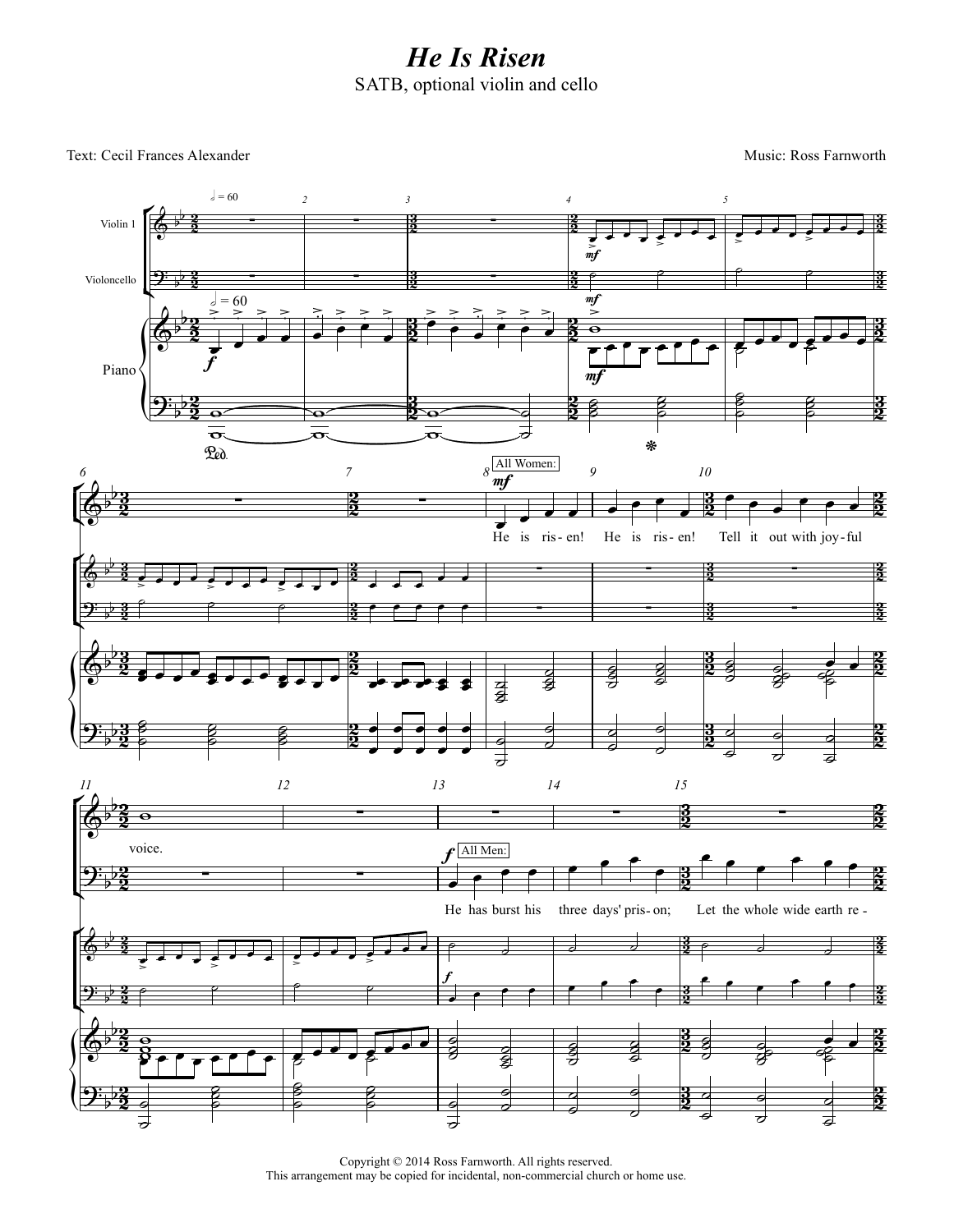



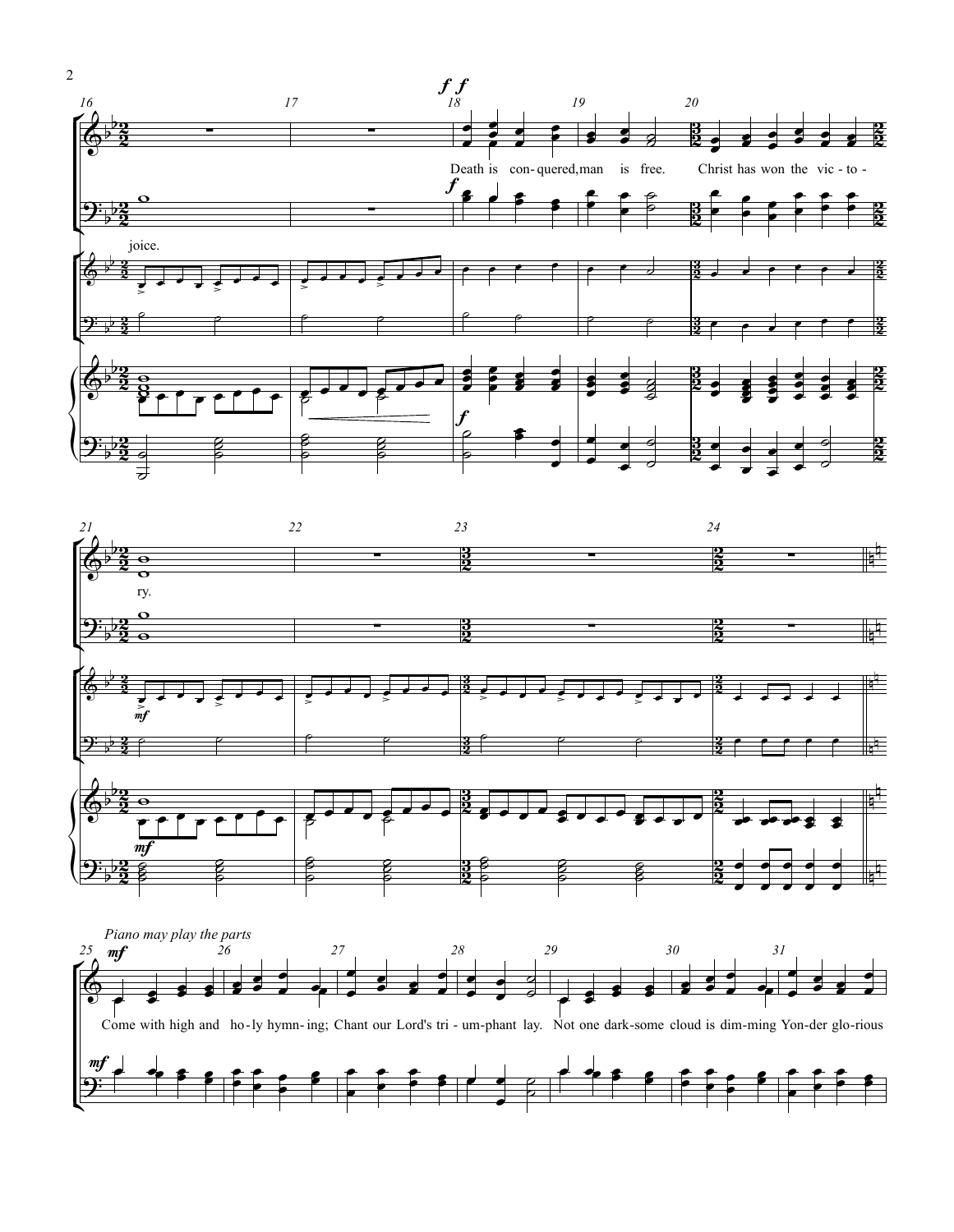

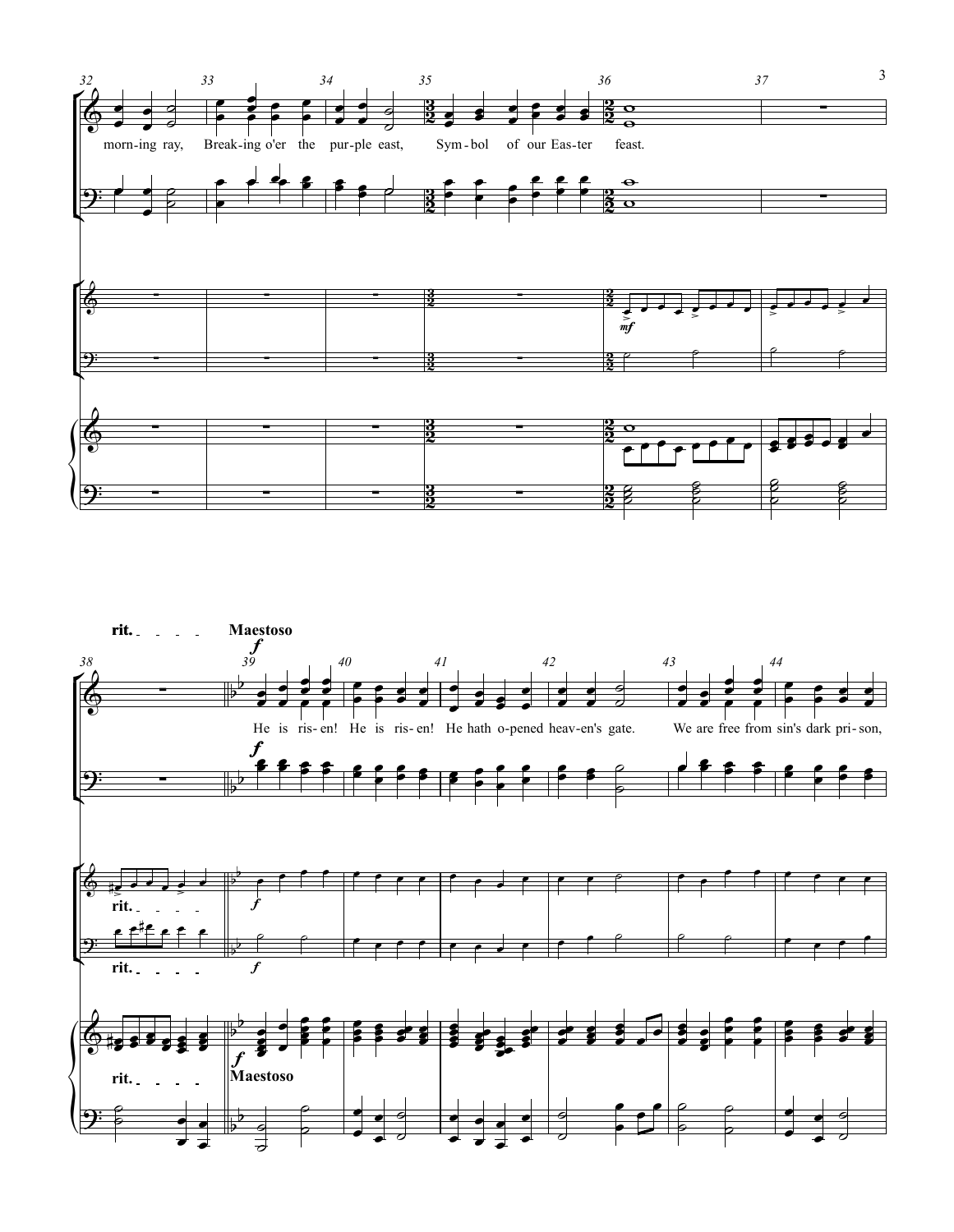



 $\overline{4}$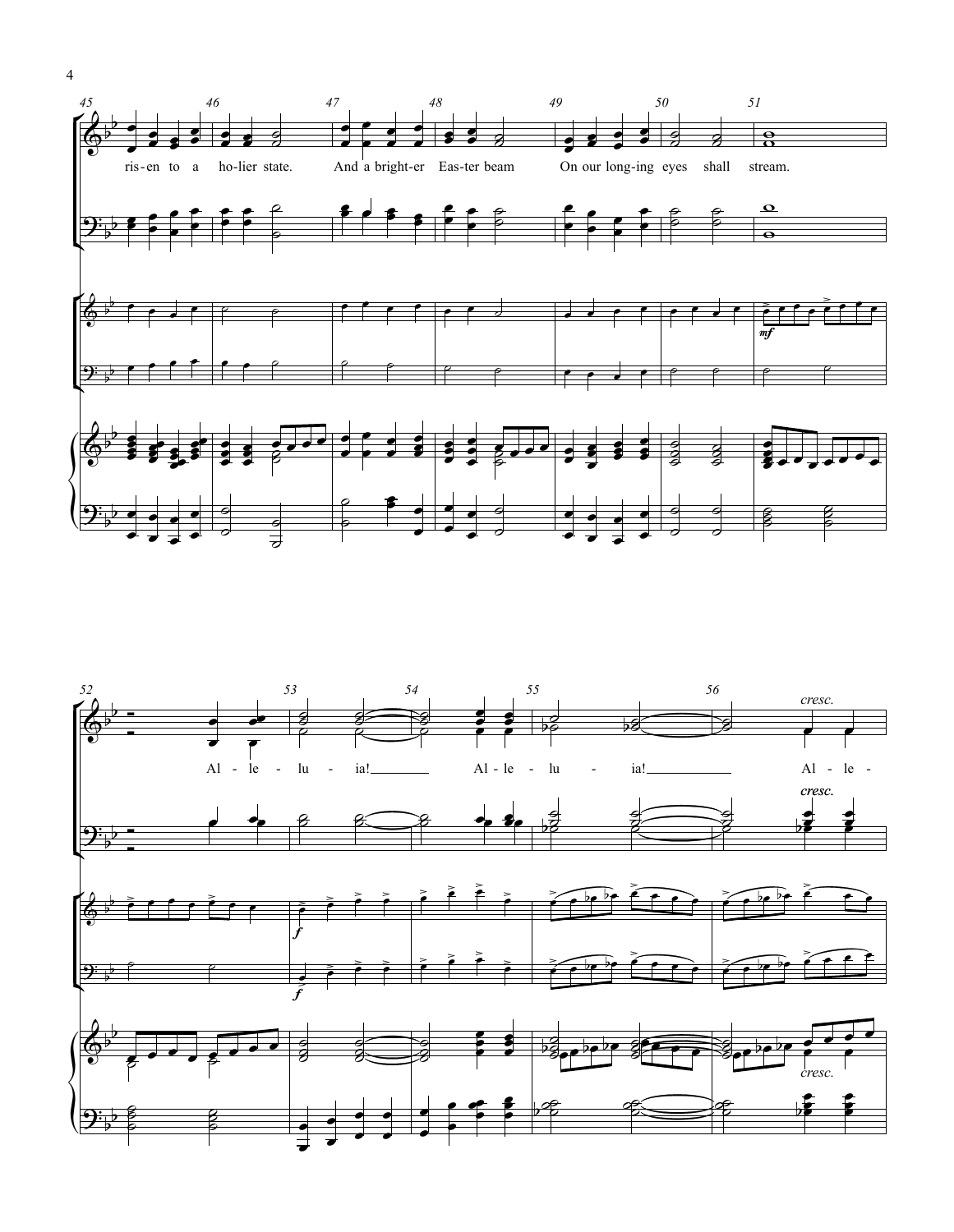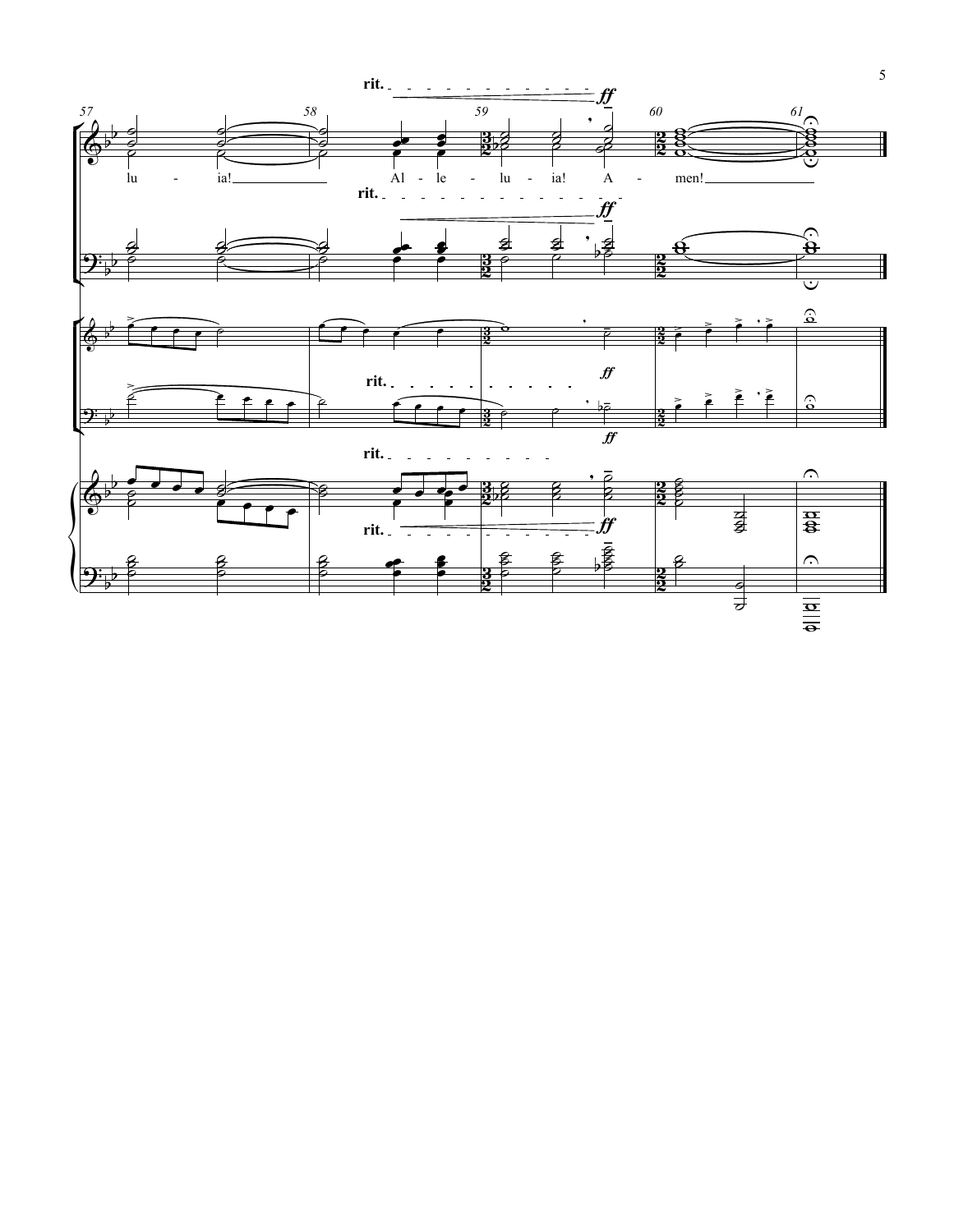Violin 1

*He Is Risen*

SATB, optional violin and cello



Copyright © 2014 Ross Farnworth. All rights reserved. This arrangement may be copied for incidental, non-commercial church or home use.

![](_page_5_Figure_7.jpeg)

 $\sim$  $\hat{\mathcal{A}}$